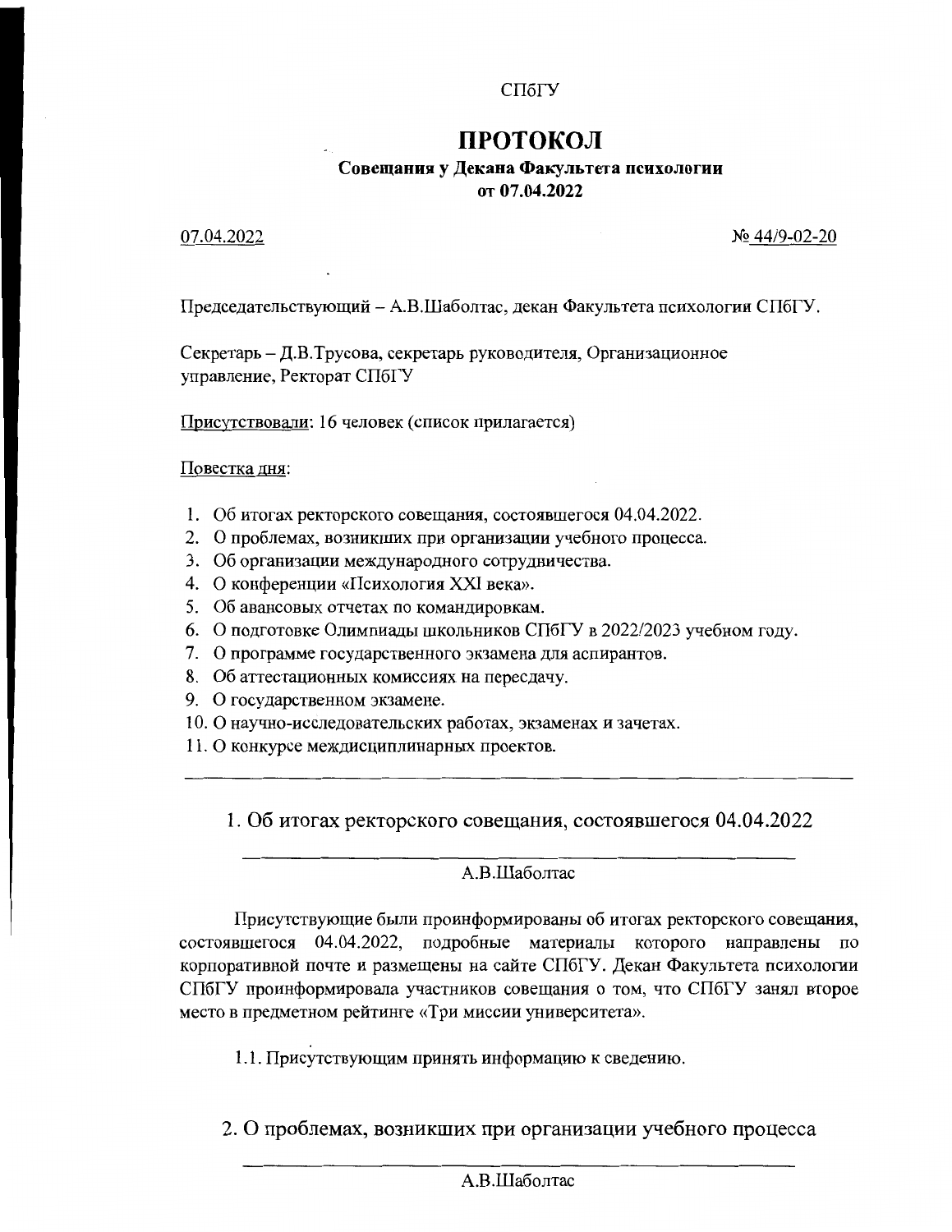Для реализации оставшейся части учебного процесса в дистанционном формате, на Факультете психологии организуются занятия с использованием информационно-коммуникационных технологий учетом  $\mathbf{c}$ технических  $\boldsymbol{\mathrm{M}}$ организационных возможностей. Алла Вадимовна напомнила, что заявления обучающихся о переводе на дистанционное обучение должны иметь основания, которые имеют уважительный характер.

2.1. Присутствующим принять информацию к сведению.

# 3. Об организации международного сотрудничества

### А.В.Шаболтас

Был рассмотрен вопрос, который обсуждался на ректорском совещании 04.04.2022: Об организации международного сотрудничества в текущих условиях. Важно помнить, что любые международные контакты необходимо поддерживать.

Алла Вадимовна проинформировала участников совещания о том, что большинство иностранных коллег продолжают сотрудничать с Факультетом психологии СПбГУ.

3.1. Присутствующим принять информацию к сведению.

4. О конференции «Психология XXI века»

#### А.В.Шаболтас

Студенты благодарят экспертов, которые помогают с отбором тезисов и организуют онлайн конференцию «Психология XXI века». По сравнению с 2021 годом, в 2022 году набрано на 50 % больше тезисов. Крайний срок предоставления тезисов на конференцию - 12 апреля 2022 года.

4.1. Присутствующим принять информацию к сведению.

# 5. Об авансовых отчетах по командировкам

#### А.В.Шаболтас

Декан Факультета психологии озвучила фамилии научно-педагогических работников, которым необходимо подойти в отдел бухгалтерского учета Факультета психологии для подписания авансового отчета по командировкам за 2021 год.

5.1. Присутствующим принять информацию к сведению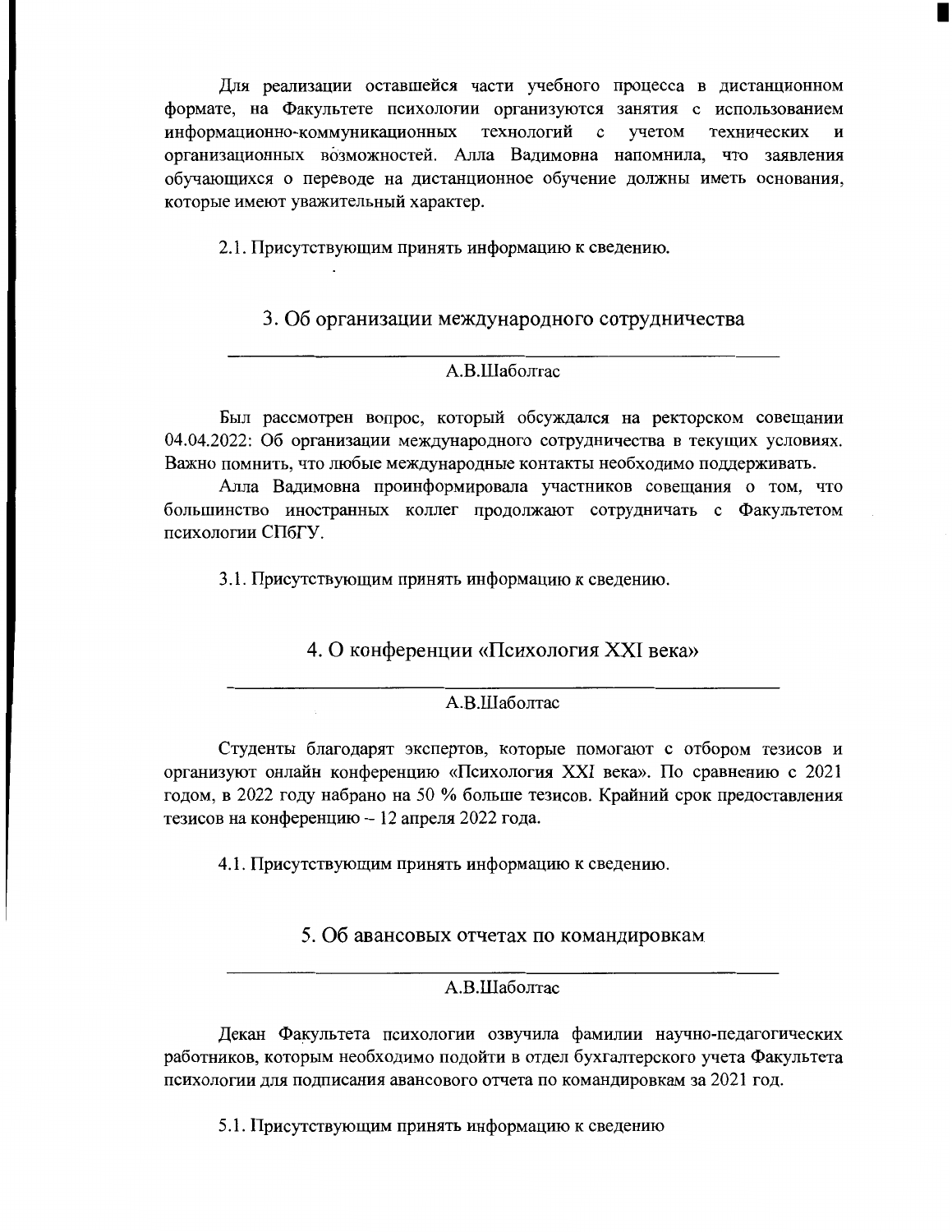#### 6. О подготовке Олимпиады школьников СПбГУ в 2022/2023 учебном

году

## А.В.Шаболтас

Присутствующие были проинформированы о том, что в 2022/2023 учебном году СПбГУ проведет олимпиаду для школьников по психологии. Так как школьные олимпиады могут быть только предметными, Факультету психологии необходимо подготовить задания с психологической тематикой. В этом году прием обучающихся на Факультет психологии возможен не только по результатам единого государственного экзамена, но и по результатам проведенной олимпиады.

6.1. Присутствующим принять информацию к сведению

7. О программе государственного экзамена для аспирантов

#### Н.А.Медина Бракамонте

Присутствующие были проинформированы о том, что до 20.04.2022 необходимо прислать на каждого аспиранта программу экзамена и выписку о рассмотрении программы. Материалы можно направить Н.А.Медина Бракамонте (b.medina@spbu.ru) или М.В.Ромашевой (m.w.romasheva@spbu.ru). Программы будут рассмотрены на учебно-методической комиссии 25.04.2022

7.1. Присутствующим принять информацию к сведению

8. Об аттестационных комиссиях на пересдачу

Н.А.Медина Бракамонте

В сжатые сроки необходимо согласовать таблицы по аттестационным комиссиям на пересдачу зачетов и экзаменов на лето 2022 года.

8.1. Д.В.Трусовой организовать рассылку информации заведующим кафедрами.

9. О государственном экзамене

#### Н.А.Медина Бракамонте

С 2022/2023 учебного года на Факультете психологии не проводится государственный экзамен, при этом в рамках последнего семестра будет реализовываться лиспиплина. имеющая интегральный междисциплинарный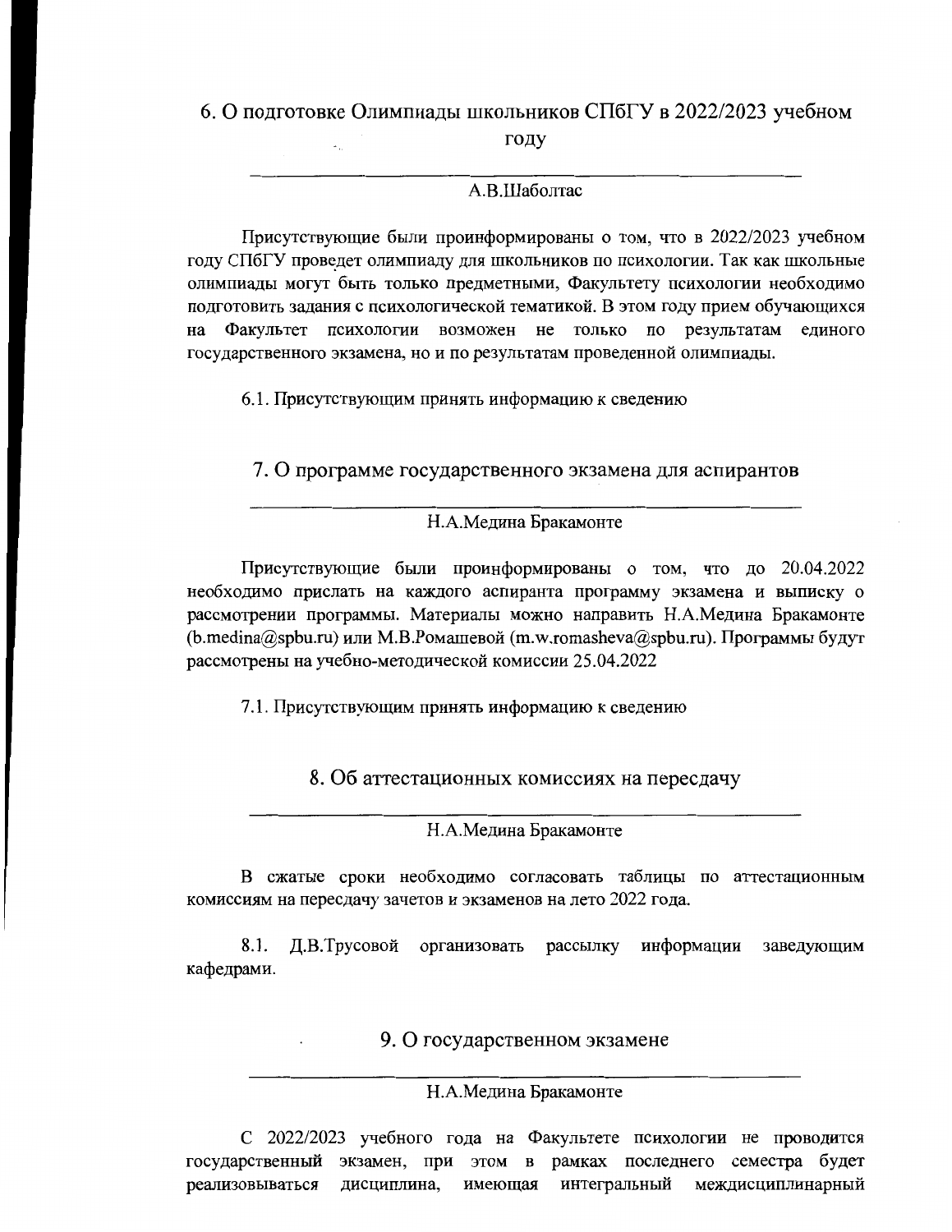характер, которая по объему аналогична государственному экзамену. Дисциплина реализуется несколькими преподавателями и, следовательно, итоговая аттестация будет проводиться комиссией. Составы комиссий предложено обсудить на собраниях кафедр.

9.1. Присутствующим принять информацию к сведению

10. О научно-исследовательских работах, экзаменах и зачетах

### Н.А.Медина Бракамонте

Для проставления ответственных за научно-исследовательские работы в учебном плане было предложено в качестве руководителей курсовых работ указывать заведующих кафедрами. Также было предложено указывать заведующих кафедрами в расписании проведения экзаменов и зачетов. Возражений не поступило.

10.1. Присутствующим принять информацию к сведению

11. О конкурсе междисциплинарных проектов

Н.А.Медина Бракамонте

Российский научный фонд объявил о конкурсе междисциплинарных проектов. Научные работы, необходимые для участия в конкурсе, должны быть опубликованы в ведущих рецензируемых российских и зарубежных научных изданиях. Одним из таких изданий является Russian Science Citation Index (далее - RSCI), в него входит большой перечень российских журналов. Те, кто не может участвовать в конкурсе изза нехватки публикаций, должны пересчитать свои публикации с учетом RSCI.

11.1. Присутствующим принять информацию к сведению

Председательствующий

(All

А.В.Шаболтас

Секретарь

Д.В.Трусова